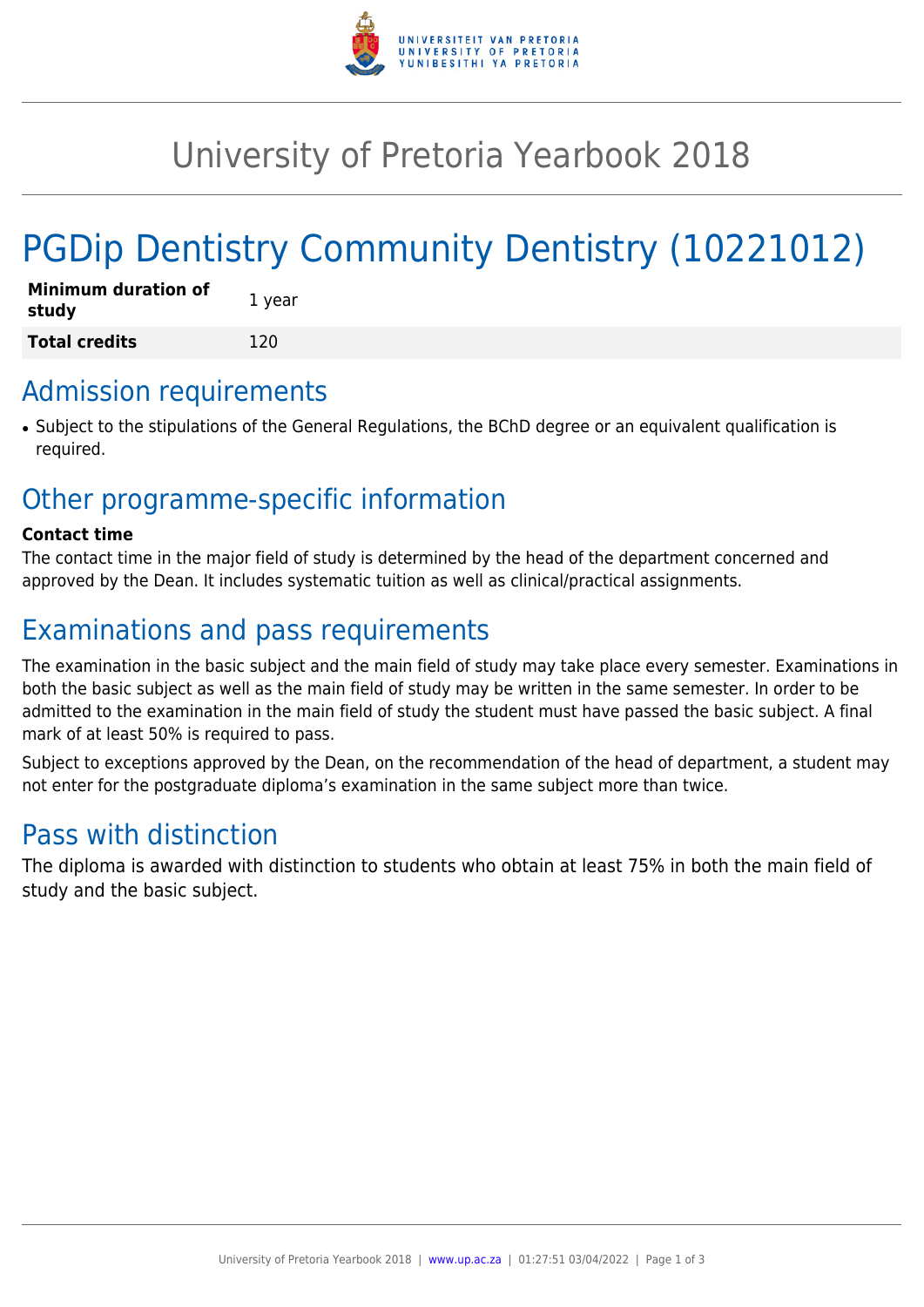

# Curriculum: Final year

**Minimum credits: 120**

## **Core modules**

## **Community dentistry 703 (GTH 703)**

| <b>Module credits</b>         | 100.00                         |
|-------------------------------|--------------------------------|
| Language of tuition           | Module is presented in English |
| <b>Department</b>             | <b>Community Dentistry</b>     |
| <b>Period of presentation</b> | Year                           |

## **Elective modules**

## **Anatomy 710 (ANA 710)**

| <b>Module credits</b>         | 20.00                                       |
|-------------------------------|---------------------------------------------|
| <b>Prerequisites</b>          | No prerequisites.                           |
| Language of tuition           | Afrikaans and English are used in one class |
| <b>Department</b>             | Anatomy                                     |
| <b>Period of presentation</b> | Semester 1                                  |

## **Anatomy and principles of surgery 700 (CBA 700)**

| <b>Module credits</b>         | 20.00                                      |
|-------------------------------|--------------------------------------------|
| Language of tuition           | Separate classes for Afrikaans and English |
| <b>Department</b>             | Maxillo Facial and Oral Surgery            |
| <b>Period of presentation</b> | Semester 1                                 |

## **Physiology 714 (FSG 714)**

| <b>Module credits</b>         | 20.00                          |
|-------------------------------|--------------------------------|
| Language of tuition           | Module is presented in English |
| <b>Department</b>             | Physiology                     |
| <b>Period of presentation</b> | Year                           |

#### **Primary epidemiology 774 (HME 774)**

| <b>Module credits</b>         | 10.00                          |
|-------------------------------|--------------------------------|
| Language of tuition           | Module is presented in English |
| <b>Department</b>             | <b>Public Health Medicine</b>  |
| <b>Period of presentation</b> | Year                           |